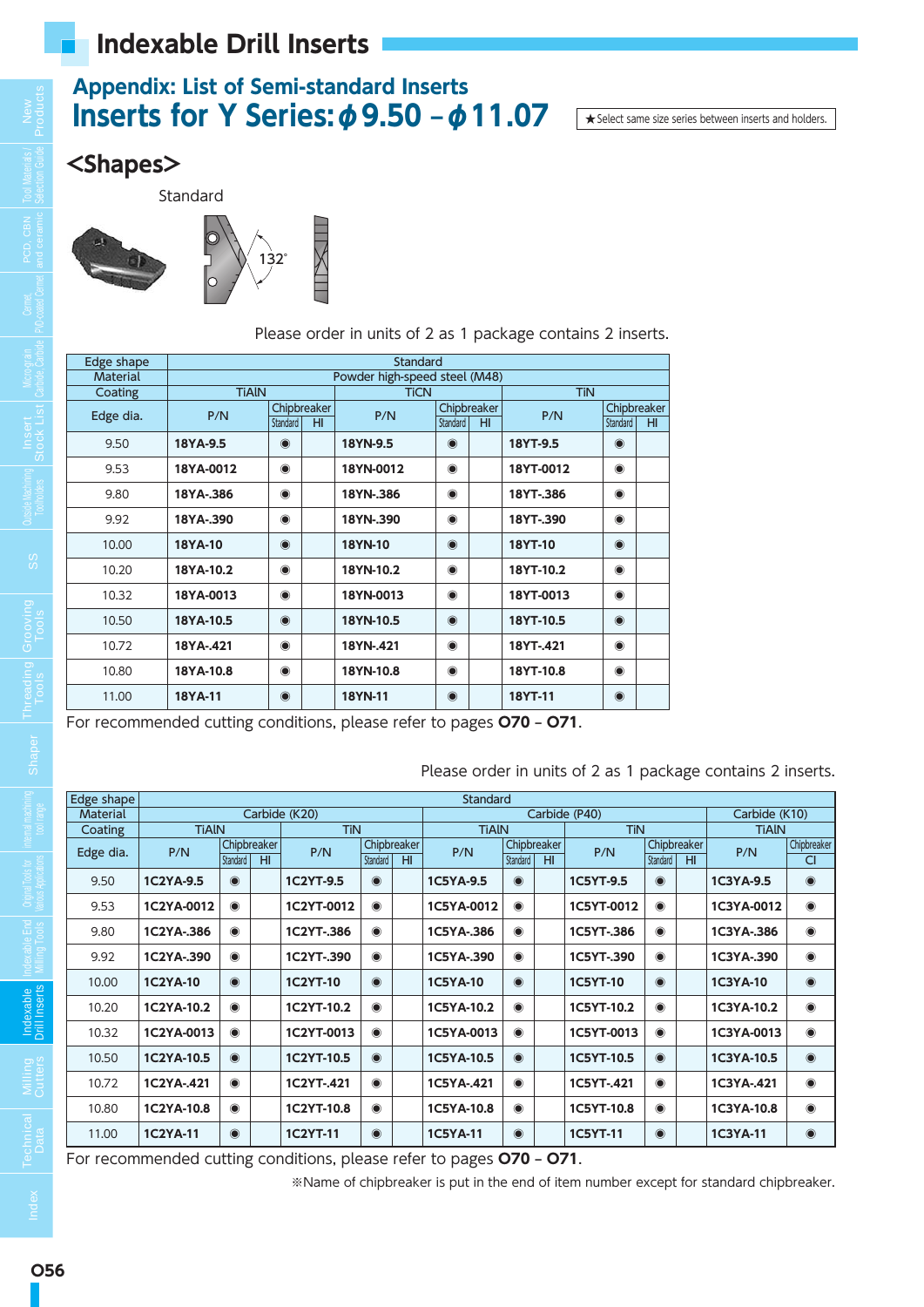

# **Appendix: List of Semi-standard Inserts Inserts for Z Series:**  $\phi$  **11.11 –**  $\phi$  **12.95** Asselect same size series between inserts and holders.

#### **<Shapes>**

Standard



|                 |                      |             |    | Please order in units of 2 as 1 package contains 2 inserts. |             |    |            |             |     |
|-----------------|----------------------|-------------|----|-------------------------------------------------------------|-------------|----|------------|-------------|-----|
| Edge shape      |                      |             |    | Standard                                                    |             |    |            |             |     |
| <b>Material</b> |                      |             |    | Powder high-speed steel (M48)                               |             |    |            |             |     |
| Coating         | <b>TiAIN</b>         |             |    | <b>TiCN</b>                                                 |             |    | <b>TiN</b> |             |     |
| Edge dia.       | P/N                  | Chipbreaker |    | P/N                                                         | Chipbreaker |    | P/N        | Chipbreaker |     |
|                 |                      | Standard    | HI |                                                             | Standard    | HI |            | Standard    | HI. |
| 11.11           | 18ZA-0014            | $\bullet$   |    | 18ZN-0014                                                   | $\bullet$   |    | 18ZT-0014  | $\odot$     |     |
| 11.50           | 18ZA-11.5            | $\odot$     |    | 18ZN-11.5                                                   | $\odot$     |    | 18ZT-11.5  | $\odot$     |     |
| 11.51           | 18ZA-.453            | $\odot$     |    | 18ZN-.453                                                   | $\bullet$   |    | 18ZT-.453  | $\odot$     |     |
| 11.91           | 18ZA-0015            | $\odot$     |    | 18ZN-0015                                                   | $\bullet$   |    | 18ZT-0015  | $\odot$     |     |
| 12.00           | 18ZA-12              | $\odot$     |    | 18ZN-12                                                     | $\odot$     |    | 18ZT-12    | $\odot$     |     |
| 12.30           | 18ZA-.484            | $\odot$     |    | 18ZN-.484                                                   | $\odot$     |    | 18ZT-.484  | $\odot$     |     |
| 12.50           | $\odot$<br>18ZA-12.5 |             |    | 18ZN-12.5                                                   | $\odot$     |    | 18ZT-12.5  | $\odot$     |     |
| 12.70           | 18ZA-0016            | $\bullet$   |    | 18ZN-0016                                                   | $\bullet$   |    | 18ZT-0016  | $\odot$     |     |

For recommended cutting conditions, please refer to pages **O70 – O71**.

| Edge shape |              |           |                          |               |             |    | Standard     |             |                 |               |             |                 |               |             |
|------------|--------------|-----------|--------------------------|---------------|-------------|----|--------------|-------------|-----------------|---------------|-------------|-----------------|---------------|-------------|
| Material   |              |           |                          | Carbide (K20) |             |    |              |             |                 | Carbide (P40) |             |                 | Carbide (K10) |             |
| Coating    | <b>TiAIN</b> |           |                          | TiN           |             |    | <b>TIAIN</b> |             |                 | TiN           |             |                 | <b>TIAIN</b>  |             |
| Edge dia.  | P/N          |           | Chipbreaker <sup>1</sup> | P/N           | Chipbreaker |    | P/N          | Chipbreaker |                 | P/N           | Chipbreaker |                 | P/N           | Chipbreaker |
|            |              | Standard  | H <sub>II</sub>          |               | Standard    | HI |              | Standard    | H <sub>II</sub> |               | Standard    | H <sub>II</sub> |               | CI          |
| 11.11      | 1C2ZA-0014   | $\bullet$ |                          | 1C2ZT-0014    | $\bullet$   |    | 1C5ZA-0014   | $\odot$     |                 | 1C5ZT-0014    | $\odot$     |                 | 1C3ZA-0014    | $\bullet$   |
| 11.50      | 1C2ZA-11.5   | $\odot$   |                          | 1C2ZT-11.5    | $\odot$     |    | 1C5ZA-11.5   | $\odot$     |                 | 1C5ZT-11.5    | $\odot$     |                 | 1C3ZA-11.5    | $\odot$     |
| 11.51      | 1C2ZA-.453   | $\odot$   |                          | 1C2ZT-.453    | $\odot$     |    | 1C5ZA-.453   | $\odot$     |                 | 1C5ZT-.453    | $\odot$     |                 | 1C3ZA-.453    | $\odot$     |
| 11.91      | 1C2ZA-0015   | $\bullet$ |                          | 1C2ZT-0015    | $\bullet$   |    | 1C5ZA-0015   | $\odot$     |                 | 1C5ZT-0015    | $\odot$     |                 | 1C3ZA-0015    | $\bullet$   |
| 12.00      | 1C2ZA-12     | $\odot$   |                          | 1C2ZT-12      | $\odot$     |    | 1C5ZA-12     | $\odot$     |                 | 1C5ZT-12      | $\odot$     |                 | 1C3ZA-12      | $\odot$     |
| 12.30      | 1C2ZA-.484   | $\odot$   |                          | 1C2ZT-.484    | $\odot$     |    | 1C5ZA-.484   | $\odot$     |                 | 1C5ZT-.484    | $\odot$     |                 | 1C3ZA-.484    | $\odot$     |
| 12.50      | 1C2ZA-12.5   | $\odot$   |                          | 1C2ZT-12.5    | $\odot$     |    | 1C5ZA-12.5   | $\odot$     |                 | 1C5ZT-12.5    | $\odot$     |                 | 1C3ZA-12.5    | $\odot$     |
| 12.70      | 1C2ZA-0016   | $\odot$   |                          | 1C2ZT-0016    | $\odot$     |    | 1C5ZA-0016   | $\odot$     |                 | 1C5ZT-0016    | $\odot$     |                 | 1C3ZA-0016    | $\bullet$   |

Please order in units of 2 as 1 package contains 2 inserts.

For recommended cutting conditions, please refer to pages **O70 – O71**.

※Name of chipbreaker is put in the end of item number except for standard chipbreaker.

● : Standard stock

◉ : Semi-standard stock (Time required for delivery: approx. 2 weeks)production-to-order basis No symbol: Products manufactured production-to-order basis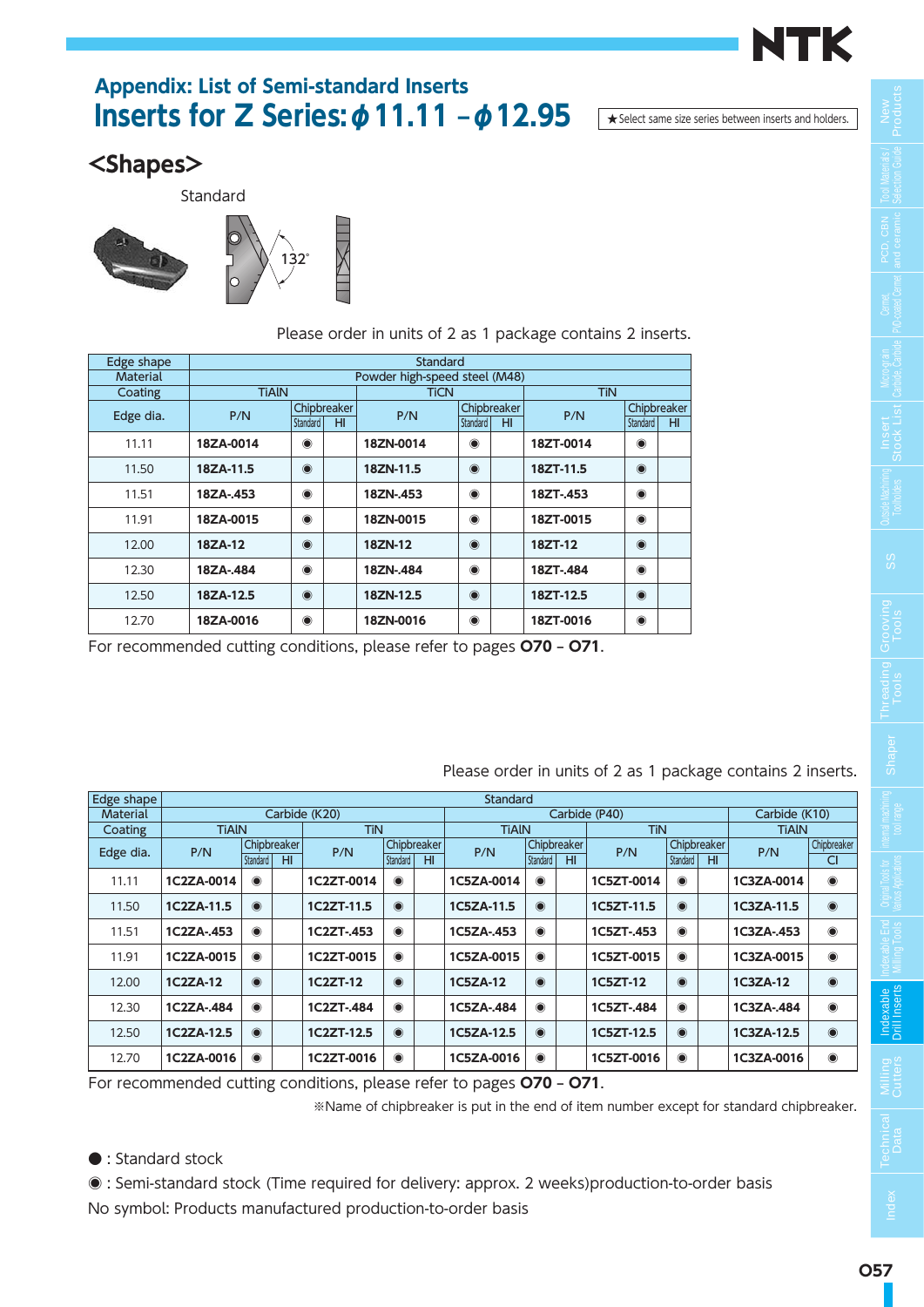### **Appendix: List of Semi-standard Inserts Inserts for 0, 0.5 Series:φ12.98 –φ17.65**

★Select same size series between inserts and holders.

#### **<Shapes>**

Standard



Edge shape Standard Material Powder high-speed steel (M48)<br>
Coating TiAIN TiCN TICN Coating | TiAlN | TiCN | TiAln Edge dia. P/N Chipbreaker P/N Chipbreaker P/N Chipbreaker P/N Chipbreaker Standard | HI | Standard | HI | Standard | HI | Standard | HI 13.00 **180A-13** ◉ **180N-13** ◉ **180T-13** ◉ 13.10 **180A-.515** ◉ **180N-.515** ◉ **180T-.515** ◉ 13.49 **180A-0017** ◉ **180N-0017** ◉ **180T-0017** ◉ 13.50 **180A-13.5** ◉ **180N-13.5** ◉ **180T-13.5** ◉ 13.89 **180A-.546** ◉ **180N-.546** ◉ **180T-.546** ◉ 14.00 **180A-14** ◉ **180N-14** ◉ **180T-14** ◉ 14.29 **180A-0018** ◉ **180N-0018** ◉ **180T-0018** ◉ 14.50 **180A-14.5** ◉ **180N-14.5** ◉ **180T-14.5** ◉ 14.68 **180A-.578** ◉ **180N-.578** ◉ **180T-.578** ◉ 15.00 **180A-15** ◉ **180N-15** ◉ **180T-15** ◉ 15.08 **180A-0019** ◉ **180N-0019** ◉ **180T-0019** ◉ 15.48 **180A-.609** ◉ **180N-.609** ◉ **180T-.609** ◉ 15.50 **180A-15.5** ◉ **180N-15.5** ◉ **180T-15.5** ◉ 15.88 **180A-0020** ◉ **180N-0020** ◉ **180T-0020** ◉ 16.00 **180A-16** ◉ **180N-16** ◉ **180T-16** ◉ 16.27 **180A-.640** ◉ **180N-.640** ◉ **180T-.640** ◉ 16.50 **180A-16.5** ◉ **180N-16.5** ◉ **180T-16.5** ◉ 16.67 **180A-0021** ◉ **180N-0021** ◉ **180T-0021** ◉ 17.00 **180A-17** ◉ **180N-17** ◉ **180T-17** ◉ 17.07 **180A-.671** ◉ **180N-.671** ◉ **180T-.671** ◉ 17.46 **180A-0022** ◉ **180N-0022** ◉ **180T-0022** ◉ 17.50 **180A-17.5** ◉ **180N-17.5** ◉ **180T-17.5** ◉

Please order in units of 2 as 1 package contains 2 inserts.

For recommended cutting conditions, please refer to pages **O70 – O71**.

※Name of chipbreaker is put in the end of item number except for standard chipbreaker.

**Technical Data**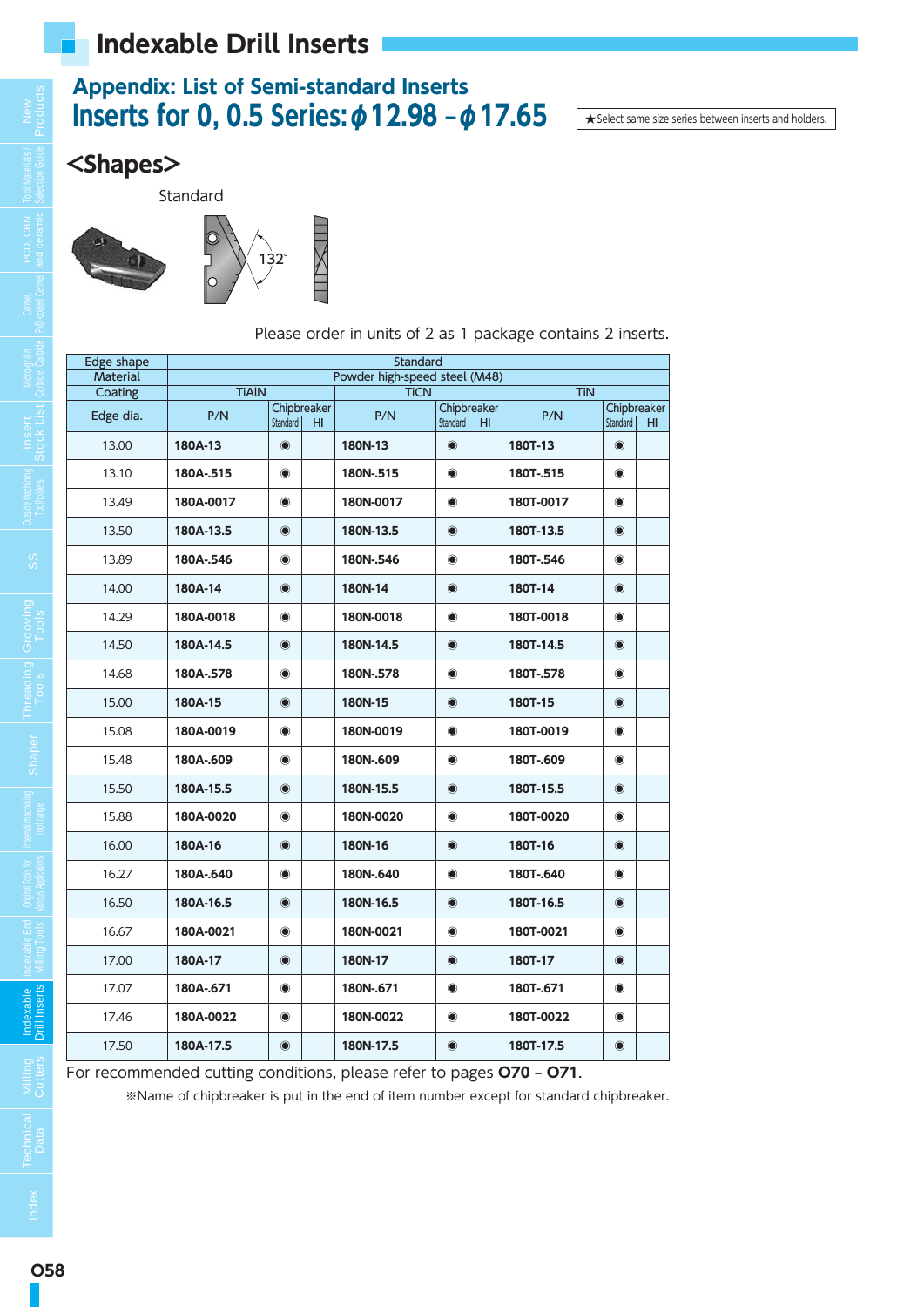

### **<Shapes>**

Standard



| Edge shape      |              |                         |                 |               |                         |    | Standard     |           |                                |               |           |                                |               |                   |
|-----------------|--------------|-------------------------|-----------------|---------------|-------------------------|----|--------------|-----------|--------------------------------|---------------|-----------|--------------------------------|---------------|-------------------|
| <b>Material</b> |              |                         |                 | Carbide (K20) |                         |    |              |           |                                | Carbide (P40) |           |                                | Carbide (K10) |                   |
| Coating         | <b>TiAIN</b> |                         |                 | <b>TiN</b>    |                         |    | <b>TiAIN</b> |           |                                | <b>TiN</b>    |           |                                | <b>TiAIN</b>  |                   |
| Edge dia.       | P/N          | Chipbreaker<br>Standard | H <sub>II</sub> | P/N           | Chipbreaker<br>Standard | HI | P/N          | Standard  | Chipbreaker<br>H <sub>II</sub> | P/N           | Standard  | Chipbreaker<br>H <sub>II</sub> | P/N           | Chipbreaker<br>CI |
| 13.00           | 1C20A-13     | $\bullet$               |                 | 1C20T-13      | $\odot$                 |    | 1C50A-13     | $\odot$   |                                | 1C50T-13      | $\odot$   |                                | 1C30A-13      | $\bullet$         |
| 13.10           | 1C20A-.515   | $\bullet$               |                 | 1C20T-.515    | $\bullet$               |    | 1C50A-.515   | $\bullet$ |                                | 1C50T-.515    | $\bullet$ |                                | 1C30A-.515    | $\bullet$         |
| 13.49           | 1C20A-0017   | $\bullet$               |                 | 1C20T-0017    | $\bullet$               |    | 1C50A-0017   | $\bullet$ |                                | 1C50T-0017    | $\bullet$ |                                | 1C30A-0017    | $\bullet$         |
| 13.50           | 1C20A-13.5   | $\bullet$               |                 | 1C20T-13.5    | $\odot$                 |    | 1C50A-13.5   | $\bullet$ |                                | 1C50T-13.5    | $\odot$   |                                | 1C30A-13.5    | $\odot$           |
| 13.89           | 1C20A-.546   | $\bullet$               |                 | 1C20T-.546    | $\bullet$               |    | 1C50A-.546   | $\bullet$ |                                | 1C50T-.546    | $\bullet$ |                                | 1C30A-.546    | $\bullet$         |
| 14.00           | 1C20A-14     | $\bullet$               |                 | 1C20T-14      | $\odot$                 |    | 1C50A-14     | $\bullet$ |                                | 1C50T-14      | $\odot$   |                                | 1C30A-14      | $\odot$           |
| 14.29           | 1C20A-0018   | $\bullet$               |                 | 1C20T-0018    | $\bullet$               |    | 1C50A-0018   | $\bullet$ |                                | 1C50T-0018    | $\bullet$ |                                | 1C30A-0018    | $\bullet$         |
| 14.50           | 1C20A-14.5   | $\odot$                 |                 | 1C20T-14.5    | $\odot$                 |    | 1C50A-14.5   | $\bullet$ |                                | 1C50T-14.5    | $\odot$   |                                | 1C30A-14.5    | $\odot$           |
| 14.68           | 1C20A-.578   | $\odot$                 |                 | 1C20T-.578    | $\bullet$               |    | 1C50A-.578   | $\bullet$ |                                | 1C50T-.578    | $\bullet$ |                                | 1C30A-.578    | $\bullet$         |
| 15.00           | 1C20A-15     | $\bullet$               |                 | 1C20T-15      | $\odot$                 |    | 1C50A-15     | $\bullet$ |                                | 1C50T-15      | $\odot$   |                                | 1C30A-15      | $\odot$           |
| 15.08           | 1C20A-0019   | $\odot$                 |                 | 1C20T-0019    | $\bullet$               |    | 1C50A-0019   | $\bullet$ |                                | 1C50T-0019    | $\bullet$ |                                | 1C30A-0019    | $\bullet$         |
| 15.48           | 1C20A-.609   | $\bullet$               |                 | 1C20T-.609    | $\bullet$               |    | 1C50A-.609   | $\bullet$ |                                | 1C50T-.609    | $\bullet$ |                                | 1C30A-.609    | $\bullet$         |
| 15.50           | 1C20A-15.5   | $\bullet$               |                 | 1C20T-15.5    | $\odot$                 |    | 1C50A-15.5   | $\bullet$ |                                | 1C50T-15.5    | $\odot$   |                                | 1C30A-15.5    | $\bullet$         |
| 15.88           | 1C20A-0020   | $\bullet$               |                 | 1C20T-0020    | $\bullet$               |    | 1C50A-0020   | $\bullet$ |                                | 1C50T-0020    | $\bullet$ |                                | 1C30A-0020    | $\bullet$         |
| 16.00           | 1C20A-16     | $\bullet$               |                 | 1C20T-16      | $\odot$                 |    | 1C50A-16     | $\bullet$ |                                | 1C50T-16      | $\odot$   |                                | 1C30A-16      | $\odot$           |
| 16.27           | 1C20A-.640   | $\bullet$               |                 | 1C20T-.640    | $\bullet$               |    | 1C50A-.640   | $\bullet$ |                                | 1C50T-.640    | $\bullet$ |                                | 1C30A-.640    | $\bullet$         |
| 16.50           | 1C20A-16.5   | $\bullet$               |                 | 1C20T-16.5    | $\bullet$               |    | 1C50A-16.5   | $\bullet$ |                                | 1C50T-16.5    | $\odot$   |                                | 1C30A-16.5    | $\bullet$         |
| 16.67           | 1C20A-0021   | $\bullet$               |                 | 1C20T-0021    | $\bullet$               |    | 1C50A-0021   | $\bullet$ |                                | 1C50T-0021    | $\bullet$ |                                | 1C30A-0021    | $\bullet$         |
| 17.00           | 1C20A-17     | $\bullet$               |                 | 1C20T-17      | $\bullet$               |    | 1C50A-17     | $\bullet$ |                                | 1C50T-17      | $\odot$   |                                | 1C30A-17      | $\bullet$         |
| 17.07           | 1C20A-.671   | $\bullet$               |                 | 1C20T-.671    | $\bullet$               |    | 1C50A-.671   | $\bullet$ |                                | 1C50T-.671    | $\bullet$ |                                | 1C30A-.671    | $\bullet$         |
| 17.46           | 1C20A-0022   | $\odot$                 |                 | 1C20T-0022    | $\odot$                 |    | 1C50A-0022   | $\bullet$ |                                | 1C50T-0022    | $\odot$   |                                | 1C30A-0022    | $\bullet$         |
| 17.50           | 1C20A-17.5   | $\bullet$               |                 | 1C20T-17.5    | $\odot$                 |    | 1C50A-17.5   | $\bullet$ |                                | 1C50T-17.5    | $\odot$   |                                | 1C30A-17.5    | $\bullet$         |

Please order in units of 2 as 1 package contains 2 inserts.

For recommended cutting conditions, please refer to pages **O70 – O71**.

※Name of chipbreaker is put in the end of item number except for standard chipbreaker.

● : Standard stock

◉ : Semi-standard stock (Time required for delivery: approx. 2 weeks)production-to-order basis No symbol: Products manufactured production-to-order basis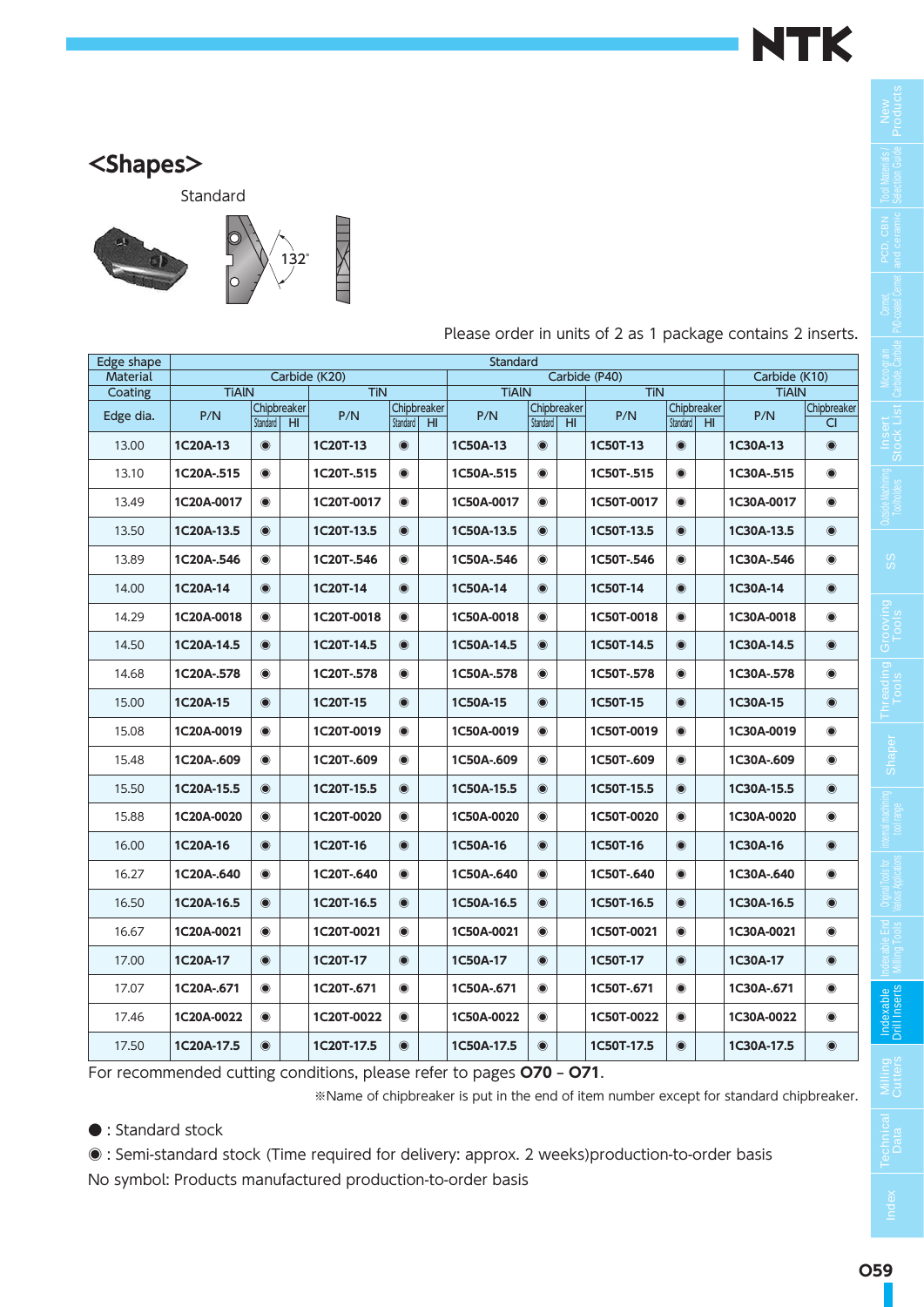### **Appendix: List of Semi-standard Inserts Inserts for 1, 1.5 Series:φ17.53 –φ24.38**

★Select same size series between inserts and holders.

### **<Shapes>**

Standard



Please order in units of 2 as 1 package contains 2 inserts.

| Edge shape      |              |           |                                |                              |                 |                                |            |           |                                | <b>Standard</b> |                                |                 |                               |           |                                |            |           |                                |
|-----------------|--------------|-----------|--------------------------------|------------------------------|-----------------|--------------------------------|------------|-----------|--------------------------------|-----------------|--------------------------------|-----------------|-------------------------------|-----------|--------------------------------|------------|-----------|--------------------------------|
| <b>Material</b> |              |           |                                | Powder high-speed steel (M4) |                 |                                |            |           |                                |                 |                                |                 | Powder high-speed steel (M48) |           |                                |            |           |                                |
| Coating         | <b>TiAIN</b> |           |                                | <b>TiCN</b>                  |                 |                                | <b>TiN</b> |           |                                | <b>TiAIN</b>    |                                |                 | <b>TiCN</b>                   |           |                                | <b>TiN</b> |           |                                |
| Edge dia.       | P/N          | Standard  | Chipbreaker<br>H <sub>II</sub> | P/N                          | <b>Standard</b> | Chipbreaker<br>H <sub>II</sub> | P/N        | Standard  | Chipbreaker<br>H <sub>II</sub> | P/N             | Chipbreaker<br><b>Standard</b> | H <sub>II</sub> | P/N                           | Standard  | Chipbreaker<br>H <sub>II</sub> | P/N        | Standard  | Chipbreaker<br>H <sub>II</sub> |
| 17.86           | 131A-.703    | $\bullet$ |                                | 131N-.703                    | $\bullet$       |                                | 131T-.703  | $\bullet$ |                                | 181A-.703       | $\bullet$                      |                 | 181N-.703                     | $\bullet$ |                                | 181T-.703  | $\bullet$ |                                |
| 18.00           | 131A-18      | $\bullet$ |                                | 131N-18                      | $\odot$         |                                | 131T-18    | $\odot$   |                                | 181A-18         | $\bullet$                      |                 | 181N-18                       | $\odot$   |                                | 181T-18    | $\odot$   |                                |
| 18.26           | 131A-0023    | $\bullet$ |                                | 131N-0023                    | $\bullet$       |                                | 131T-0023  | $\bullet$ |                                | 181A-0023       | $\bullet$                      |                 | 181N-0023                     | $\bullet$ |                                | 181T-0023  | $\bullet$ |                                |
| 18.50           | 131A-18.5    | $\bullet$ |                                | 131N-18.5                    | $\odot$         |                                | 131T-18.5  | $\bullet$ |                                | 181A-18.5       | $\bullet$                      |                 | 181N-18.5                     | $\odot$   |                                | 181T-18.5  | $\bullet$ |                                |
| 18.65           | 131A-.734    | $\bullet$ |                                | 131N-.734                    | $\bullet$       |                                | 131T-.734  | $\bullet$ |                                | 181A-.734       | $\bullet$                      |                 | 181N-.734                     | $\bullet$ |                                | 181T-.734  | $\odot$   |                                |
| 19.00           | 131A-19      | $\bullet$ |                                | 131N-19                      | $\odot$         |                                | 131T-19    | $\odot$   |                                | 181A-19         | $\bullet$                      |                 | 181N-19                       | $\odot$   |                                | 181T-19    | $\odot$   |                                |
| 19.05           | 131A-0024    | $\bullet$ |                                | 131N-0024                    | $\bullet$       |                                | 131T-0024  | $\bullet$ |                                | 181A-0024       | $\bullet$                      |                 | 181N-0024                     | $\bullet$ |                                | 181T-0024  | $\bullet$ |                                |
| 19.45           | 131A-.765    | $\bullet$ |                                | 131N-.765                    | $\bullet$       |                                | 131T-.765  | $\bullet$ |                                | 181A-.765       | $\bullet$                      |                 | 181N-.765                     | $\bullet$ |                                | 181T-.765  | $\bullet$ |                                |
| 19.50           | 131A-19.5    | $\bullet$ |                                | 131N-19.5                    | $\odot$         |                                | 131T-19.5  | $\bullet$ |                                | 181A-19.5       | $\bullet$                      |                 | 181N-19.5                     | $\bullet$ |                                | 181T-19.5  | $\bullet$ |                                |
| 19.84           | 131A-0025    | $\bullet$ |                                | 131N-0025                    | $\bullet$       |                                | 131T-0025  | $\bullet$ |                                | 181A-0025       | $\bullet$                      |                 | 181N-0025                     | $\odot$   |                                | 181T-0025  | $\bullet$ |                                |
| 20.00           | 131A-20      | $\bullet$ |                                | 131N-20                      | $\odot$         |                                | 131T-20    | $\odot$   |                                | 181A-20         | $\bullet$                      |                 | 181N-20                       | $\odot$   |                                | 181T-20    | $\odot$   |                                |
| 20.24           | 131A-.796    | $\bullet$ |                                | 131N-.796                    | $\bullet$       |                                | 131T-.796  | $\bullet$ |                                | 181A-.796       | $\bullet$                      |                 | 181N-.796                     | $\bullet$ |                                | 181T-.796  | $\bullet$ |                                |
| 20.50           | 131A-20.5    | $\bullet$ |                                | 131N-20.5                    | $\odot$         |                                | 131T-20.5  | $\odot$   |                                | 181A-20.5       | $\bullet$                      |                 | 181N-20.5                     | $\odot$   |                                | 181T-20.5  | $\bullet$ |                                |
| 20.64           | 131A-0026    | $\bullet$ |                                | 131N-0026                    | $\bullet$       |                                | 131T-0026  | $\bullet$ |                                | 181A-0026       | $\bullet$                      |                 | 181N-0026                     | $\bullet$ |                                | 181T-0026  | $\bullet$ |                                |
| 21.00           | 131A-21      | $\bullet$ |                                | 131N-21                      | $\odot$         |                                | 131T-21    | $\odot$   |                                | 181A-21         | $\bullet$                      |                 | 181N-21                       | $\odot$   |                                | 181T-21    | $\odot$   |                                |
| 21.43           | 131A-0027    | $\bullet$ |                                | 131N-0027                    | $\bullet$       |                                | 131T-0027  | $\bullet$ |                                | 181A-0027       | $\bullet$                      |                 | 181N-0027                     | $\bullet$ |                                | 181T-0027  | $\bullet$ |                                |
| 21.83           | 131A-.859    | $\bullet$ |                                | 131N-.859                    | $\bullet$       |                                | 131T-.859  | $\bullet$ |                                | 181A-.859       | $\bullet$                      |                 | 181N-.859                     | $\bullet$ |                                | 181T-.859  | $\bullet$ |                                |
| 22.00           | 131A-22      | $\bullet$ |                                | 131N-22                      | $\odot$         |                                | 131T-22    | $\odot$   |                                | 181A-22         | $\bullet$                      |                 | 181N-22                       | $\odot$   |                                | 181T-22    | $\odot$   |                                |
| 22.23           | 131A-0028    | $\bullet$ |                                | 131N-0028                    | $\bullet$       |                                | 131T-0028  | $\odot$   |                                | 181A-0028       | $\bullet$                      |                 | 181N-0028                     | $\bullet$ |                                | 181T-0028  | $\bullet$ |                                |
| 22.62           | 131A-.890    | $\bullet$ |                                | 131N-.890                    | $\bullet$       |                                | 131T-.890  | $\bullet$ |                                | 181A-.890       | $\bullet$                      |                 | 181N-.890                     | $\bullet$ |                                | 181T-.890  | $\bullet$ |                                |
| 23.00           | 131A-23      | $\bullet$ |                                | 131N-23                      | $\odot$         |                                | 131T-23    | $\odot$   |                                | 181A-23         | $\bullet$                      |                 | 181N-23                       | $\bullet$ |                                | 181T-23    | $\bullet$ |                                |
| 23.02           | 131A-0029    | $\bullet$ |                                | 131N-0029                    | $\bullet$       |                                | 131T-0029  | $\bullet$ |                                | 181A-0029       | $\bullet$                      |                 | 181N-0029                     | $\bullet$ |                                | 181T-0029  | $\bullet$ |                                |
| 23.42           | 131A-.921    | $\bullet$ |                                | 131N-.921                    | $\bullet$       |                                | 131T-.921  | $\odot$   |                                | 181A-.921       | $\bullet$                      |                 | 181N-.921                     | $\bullet$ |                                | 181T-.921  | $\bullet$ |                                |
| 23.81           | 131A-0030    | $\bullet$ |                                | 131N-0030                    | $\bullet$       |                                | 131T-0030  | $\bullet$ |                                | 181A-0030       | $\bullet$                      |                 | 181N-0030                     | $\odot$   |                                | 181T-0030  | $\bullet$ |                                |
| 24.00           | 131A-24      | $\bullet$ |                                | 131N-24                      | $\bullet$       |                                | 131T-24    | $\bullet$ |                                | 181A-24         | $\bullet$                      |                 | 181N-24                       | $\bullet$ |                                | 181T-24    | $\bullet$ |                                |

For recommended cutting conditions, please refer to pages **O70 – O71**.

※Name of chipbreaker is put in the end of item number except for standard chipbreaker.

**SS**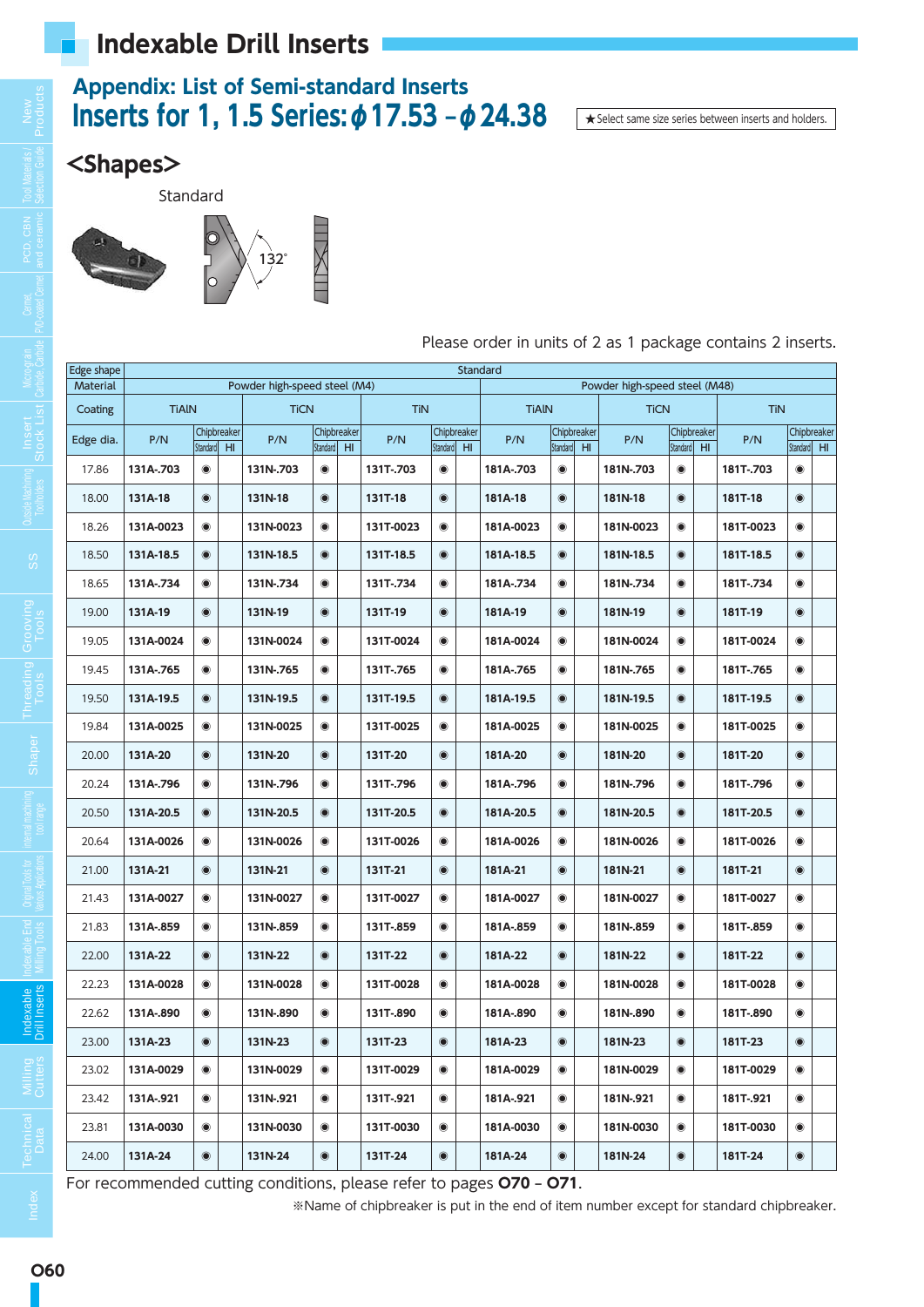

### **<Shapes>**

Standard



| Edge shape |              |           |                                |               |           |                                | Standard     |           |                                |               |           |                                |               |                    |
|------------|--------------|-----------|--------------------------------|---------------|-----------|--------------------------------|--------------|-----------|--------------------------------|---------------|-----------|--------------------------------|---------------|--------------------|
| Material   |              |           |                                | Carbide (K20) |           |                                |              |           |                                | Carbide (P40) |           |                                | Carbide (K10) |                    |
| Coating    | <b>TiAIN</b> |           |                                | <b>TiN</b>    |           |                                | <b>TiAIN</b> |           |                                | <b>TiN</b>    |           |                                | <b>TiAIN</b>  |                    |
| Edge dia.  | P/N          | Standard  | Chipbreaker<br>H <sub>II</sub> | P/N           | Standard  | Chipbreaker<br>H <sub>II</sub> | P/N          | Standard  | Chipbreaker<br>H <sub>II</sub> | P/N           | Standard  | Chipbreaker<br>H <sub>II</sub> | P/N           | Chipbreaker<br>CI. |
| 17.86      | 1C21A-.703   | $\bullet$ |                                | 1C21T-.703    | $\bullet$ |                                | 1C51A-.703   | $\bullet$ |                                | 1C51T-.703    | $\bullet$ |                                | 1C31A-.703    | $\bullet$          |
| 18.00      | 1C21A-18     | $\odot$   |                                | 1C21T-18      | $\odot$   |                                | 1C51A-18     | $\bullet$ |                                | 1C51T-18      | $\odot$   |                                | 1C31A-18      | $\odot$            |
| 18.26      | 1C21A-0023   | $\bullet$ |                                | 1C21T-0023    | $\bullet$ |                                | 1C51A-0023   | $\bullet$ |                                | 1C51T-0023    | $\bullet$ |                                | 1C31A-0023    | $\bullet$          |
| 18.50      | 1C21A-18.5   | $\bullet$ |                                | 1C21T-18.5    | $\bullet$ |                                | 1C51A-18.5   | $\bullet$ |                                | 1C51T-18.5    | $\bullet$ |                                | 1C31A-18.5    | $\bullet$          |
| 18.65      | 1C21A-.734   | $\bullet$ |                                | 1C21T-.734    | $\bullet$ |                                | 1C51A-.734   | $\bullet$ |                                | 1C51T-.734    | $\bullet$ |                                | 1C31A-.734    | $\bullet$          |
| 19.00      | 1C21A-19     | $\bullet$ |                                | 1C21T-19      | $\odot$   |                                | 1C51A-19     | $\bullet$ |                                | 1C51T-19      | $\bullet$ |                                | 1C31A-19      | $\odot$            |
| 19.05      | 1C21A-0024   | $\bullet$ |                                | 1C21T-0024    | $\bullet$ |                                | 1C51A-0024   | $\bullet$ |                                | 1C51T-0024    | $\bullet$ |                                | 1C31A-0024    | $\bullet$          |
| 19.45      | 1C21A-.765   | $\bullet$ |                                | 1C21T-.765    | $\bullet$ |                                | 1C51A-.765   | $\bullet$ |                                | 1C51T-.765    | $\bullet$ |                                | 1C31A-.765    | $\bullet$          |
| 19.50      | 1C21A-19.5   | $\odot$   |                                | 1C21T-19.5    | $\odot$   |                                | 1C51A-19.5   | $\odot$   |                                | 1C51T-19.5    | $\bullet$ |                                | 1C31A-19.5    | $\odot$            |
| 19.84      | 1C21A-0025   | $\odot$   |                                | 1C21T-0025    | $\odot$   |                                | 1C51A-0025   | $\bullet$ |                                | 1C51T-0025    | $\odot$   |                                | 1C31A-0025    | $\bullet$          |
| 20.00      | 1C21A-20     | $\bullet$ |                                | 1C21T-20      | $\odot$   |                                | 1C51A-20     | $\odot$   |                                | 1C51T-20      | $\bullet$ |                                | 1C31A-20      | $\odot$            |
| 20.50      | 1C21A-20.5   | $\bullet$ |                                | 1C21T-20.5    | $\odot$   |                                | 1C51A-20.5   | $\odot$   |                                | 1C51T-20.5    | $\bullet$ |                                | 1C31A-20.5    | $\odot$            |
| 20.64      | 1C21A-0026   | $\odot$   |                                | 1C21T-0026    | $\odot$   |                                | 1C51A-0026   | $\bullet$ |                                | 1C51T-0026    | $\odot$   |                                | 1C31A-0026    | $\bullet$          |
| 21.00      | 1C21A-21     | $\bullet$ |                                | 1C21T-21      | $\odot$   |                                | 1C51A-21     | $\odot$   |                                | 1C51T-21      | $\bullet$ |                                | 1C31A-21      | $\odot$            |
| 21.43      | 1C21A-0027   | $\odot$   |                                | 1C21T-0027    | $\bullet$ |                                | 1C51A-0027   | $\bullet$ |                                | 1C51T-0027    | $\bullet$ |                                | 1C31A-0027    | $\bullet$          |
| 22.00      | 1C21A-22     | $\odot$   |                                | 1C21T-22      | $\odot$   |                                | 1C51A-22     | $\odot$   |                                | 1C51T-22      | $\bullet$ |                                | 1C31A-22      | $\odot$            |
| 22.23      | 1C21A-0028   | $\odot$   |                                | 1C21T-0028    | $\bullet$ |                                | 1C51A-0028   | $\bullet$ |                                | 1C51T-0028    | $\bullet$ |                                | 1C31A-0028    | $\bullet$          |
| 23.00      | 1C21A-23     | $\bullet$ |                                | 1C21T-23      | $\bullet$ |                                | 1C51A-23     | $\bullet$ |                                | 1C51T-23      | $\bullet$ |                                | 1C31A-23      | $\odot$            |
| 23.02      | 1C21A-0029   | $\bullet$ |                                | 1C21T-0029    | $\bullet$ |                                | 1C51A-0029   | $\odot$   |                                | 1C51T-0029    | $\bullet$ |                                | 1C31A-0029    | $\bullet$          |
| 23.42      | 1C21A-.921   | $\odot$   |                                | 1C21T-.921    | $\odot$   |                                | 1C51A-.921   | $\bullet$ |                                | 1C51T-.921    | $\bullet$ |                                | 1C31A-.921    | $\bullet$          |
| 23.81      | 1C21A-0030   | $\bullet$ |                                | 1C21T-0030    | $\bullet$ |                                | 1C51A-0030   | $\bullet$ |                                | 1C51T-0030    | $\odot$   |                                | 1C31A-0030    | $\bullet$          |
| 24.00      | 1C21A-24     | $\odot$   |                                | 1C21T-24      | $\odot$   |                                | 1C51A-24     | $\odot$   |                                | 1C51T-24      | $\odot$   |                                | 1C31A-24      | $\bullet$          |

Please order in units of 2 as 1 package contains 2 inserts.

For recommended cutting conditions, please refer to pages **O70 – O71**.

※Name of chipbreaker is put in the end of item number except for standard chipbreaker.

● : Standard stock

◉ : Semi-standard stock (Time required for delivery: approx. 2 weeks)production-to-order basis No symbol: Products manufactured production-to-order basis

**Milling Cutters**

**Technical**<br>Data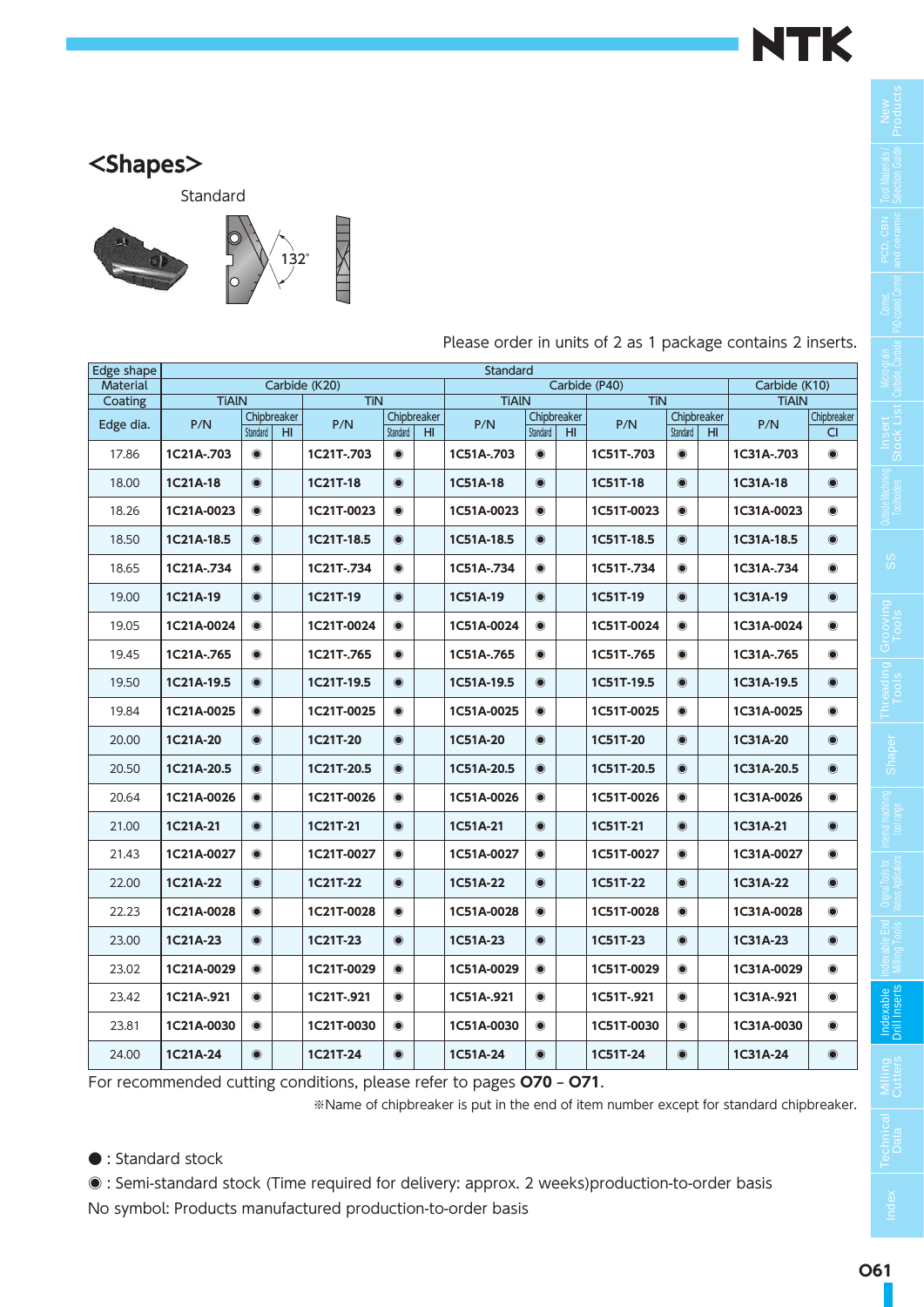### **Appendix: List of Semi-standard Inserts Inserts for 2, 2.5 Series:φ24.41 –φ35.05**

★Select same size series between inserts and holders.

### **<Shapes>**

Standard





Please order in units of 2 as 1 package contains 2 inserts.

| Edge shape      |              |           |                                |                              |           |                                |            |           |                                | <b>Standard</b> |                         |                 |                               |             |             |            |           |                                |
|-----------------|--------------|-----------|--------------------------------|------------------------------|-----------|--------------------------------|------------|-----------|--------------------------------|-----------------|-------------------------|-----------------|-------------------------------|-------------|-------------|------------|-----------|--------------------------------|
| <b>Material</b> |              |           |                                | Powder high-speed steel (M4) |           |                                |            |           |                                |                 |                         |                 | Powder high-speed steel (M48) |             |             |            |           |                                |
| Coating         | <b>TiAIN</b> |           |                                | <b>TiCN</b>                  |           |                                | <b>TiN</b> |           |                                | <b>TiAIN</b>    |                         |                 | <b>TiCN</b>                   |             |             | <b>TiN</b> |           |                                |
| Edge dia.       | P/N          | Standard  | Chipbreaker<br>H <sub>II</sub> | P/N                          | Standard  | Chipbreaker<br>H <sub>II</sub> | P/N        | Standard  | Chipbreaker<br>H <sub>II</sub> | P/N             | Chipbreaker<br>Standard | H <sub>II</sub> | P/N                           | Standard HI | Chipbreaker | P/N        | Standard  | Chipbreaker<br>H <sub>II</sub> |
|                 |              | $\bullet$ |                                |                              |           |                                |            |           |                                |                 |                         |                 |                               |             |             |            |           |                                |
| 24.61           | 132A-0031    |           |                                | 132N-0031                    | $\bullet$ |                                | 132T-0031  | $\odot$   |                                | 182A-0031       | $\bullet$               |                 | 182N-0031                     | $\odot$     |             | 182T-0031  | $\bullet$ |                                |
| 25.00           | 132A-25      | $\odot$   |                                | 132N-25                      | $\odot$   |                                | 132T-25    | $\odot$   |                                | 182A-25         | $\bullet$               |                 | 182N-25                       | $\bullet$   |             | 182T-25    | $\bullet$ |                                |
| 25.40           | 132A-0100    | $\odot$   |                                | 132N-0100                    | $\odot$   |                                | 132T-0100  | $\odot$   |                                | 182A-0100       | $\bullet$               |                 | 182N-0100                     | $\bullet$   |             | 182T-0100  | $\bullet$ |                                |
| 25.80           | 132A-1.015   | $\odot$   |                                | 132N-1.015                   | $\bullet$ |                                | 132T-1.015 | $\odot$   |                                | 182A-1.015      | $\bullet$               |                 | 182N-1.015                    | $\odot$     |             | 182T-1.015 | $\bullet$ |                                |
| 26.00           | 132A-26      | $\odot$   |                                | 132N-26                      | $\odot$   |                                | 132T-26    | $\odot$   |                                | 182A-26         | $\odot$                 |                 | 182N-26                       | $\odot$     |             | 182T-26    | $\odot$   |                                |
| 26.19           | 132A-0101    | $\odot$   |                                | 132N-0101                    | $\odot$   |                                | 132T-0101  | $\odot$   |                                | 182A-0101       | $\bullet$               |                 | 182N-0101                     | $\odot$     |             | 182T-0101  | $\odot$   |                                |
| 26.59           | 132A-1.046   | $\odot$   |                                | 132N-1.046                   | $\odot$   |                                | 132T-1.046 | $\odot$   |                                | 182A-1.046      | $\bullet$               |                 | 182N-1.046                    | $\odot$     |             | 182T-1.046 | $\bullet$ |                                |
| 26.99           | 132A-0102    | $\bullet$ |                                | 132N-0102                    | $\odot$   |                                | 132T-0102  | $\odot$   |                                | 182A-0102       | $\bullet$               |                 | 182N-0102                     | $\bullet$   |             | 182T-0102  | $\odot$   |                                |
| 27.00           | 132A-27      | $\odot$   |                                | 132N-27                      | $\odot$   |                                | 132T-27    | $\odot$   |                                | 182A-27         | $\bullet$               |                 | 182N-27                       | $\odot$     |             | 182T-27    | $\odot$   |                                |
| 27.78           | 132A-0103    | $\bullet$ |                                | 132N-0103                    | $\odot$   |                                | 132T-0103  | $\bullet$ |                                | 182A-0103       | $\bullet$               |                 | 182N-0103                     | $\bullet$   |             | 182T-0103  | $\bullet$ |                                |
| 28.00           | 132A-28      | $\odot$   |                                | 132N-28                      | $\odot$   |                                | 132T-28    | $\odot$   |                                | 182A-28         | $\odot$                 |                 | 182N-28                       | $\odot$     |             | 182T-28    | $\odot$   |                                |
| 28.18           | 132A-1.109   | $\odot$   |                                | 132N-1.109                   | $\odot$   |                                | 132T-1.109 | $\odot$   |                                | 182A-1.109      | $\bullet$               |                 | 182N-1.109                    | $\odot$     |             | 182T-1.109 | $\bullet$ |                                |
| 28.58           | 132A-0104    | $\bullet$ |                                | 132N-0104                    | $\odot$   |                                | 132T-0104  | $\bullet$ |                                | 182A-0104       | $\bullet$               |                 | 182N-0104                     | $\bullet$   |             | 182T-0104  | $\bullet$ |                                |
| 29.00           | 132A-29      | $\odot$   |                                | 132N-29                      | $\odot$   |                                | 132T-29    | $\odot$   |                                | 182A-29         | $\odot$                 |                 | 182N-29                       | $\odot$     |             | 182T-29    | $\odot$   |                                |
| 29.37           | 132A-0105    | $\odot$   |                                | 132N-0105                    | $\bullet$ |                                | 132T-0105  | $\bullet$ |                                | 182A-0105       | $\bullet$               |                 | 182N-0105                     | $\odot$     |             | 182T-0105  | $\bullet$ |                                |
| 30.00           | 132A-30      | $\odot$   |                                | 132N-30                      | $\odot$   |                                | 132T-30    | $\odot$   |                                | 182A-30         | $\odot$                 |                 | 182N-30                       | $\odot$     |             | 182T-30    | $\odot$   |                                |
| 30.16           | 132A-0106    | $\bullet$ |                                | 132N-0106                    | $\odot$   |                                | 132T-0106  | $\bullet$ |                                | 182A-0106       | $\bullet$               |                 | 182N-0106                     | $\bullet$   |             | 182T-0106  | $\bullet$ |                                |
| 30.96           | 132A-0107    | $\bullet$ |                                | 132N-0107                    | $\bullet$ |                                | 132T-0107  | $\bullet$ |                                | 182A-0107       | $\bullet$               |                 | 182N-0107                     | $\bullet$   |             | 182T-0107  | $\bullet$ |                                |
| 31.00           | 132A-31      | $\odot$   |                                | 132N-31                      | $\odot$   |                                | 132T-31    | $\odot$   |                                | 182A-31         | $\odot$                 |                 | 182N-31                       | $\odot$     |             | 182T-31    | $\bullet$ |                                |
| 31.75           | 132A-0108    | $\odot$   |                                | 132N-0108                    | $\odot$   |                                | 132T-0108  | $\odot$   |                                | 182A-0108       | $\bullet$               |                 | 182N-0108                     | $\odot$     |             | 182T-0108  | $\odot$   |                                |
| 32.00           | 132A-32      | $\odot$   |                                | 132N-32                      | $\odot$   |                                | 132T-32    | $\odot$   |                                | 182A-32         | $\odot$                 |                 | 182N-32                       | $\odot$     |             | 182T-32    | $\odot$   |                                |
| 32.54           | 132A-0109    | $\odot$   |                                | 132N-0109                    | $\odot$   |                                | 132T-0109  | $\bullet$ |                                | 182A-0109       | $\bullet$               |                 | 182N-0109                     | $\odot$     |             | 182T-0109  | $\bullet$ |                                |
| 33.00           | 132A-33      | $\odot$   |                                | 132N-33                      | $\odot$   |                                | 132T-33    | $\odot$   |                                | 182A-33         | $\odot$                 |                 | 182N-33                       | $\odot$     |             | 182T-33    | $\odot$   |                                |
| 33.34           | 132A-0110    | $\odot$   |                                | 132N-0110                    | $\odot$   |                                | 132T-0110  | $\bullet$ |                                | 182A-0110       | $\odot$                 |                 | 182N-0110                     | $\bullet$   |             | 182T-0110  | $\bullet$ |                                |
| 34.00           | 132A-34      | $\odot$   |                                | 132N-34                      | $\odot$   |                                | 132T-34    | $\odot$   |                                | 182A-34         | $\bullet$               |                 | 182N-34                       | $\odot$     |             | 182T-34    | $\bullet$ |                                |
| 34.13           | 132A-0111    | $\bullet$ |                                | 132N-0111                    | $\odot$   |                                | 132T-0111  | $\odot$   |                                | 182A-0111       | $\bullet$               |                 | 182N-0111                     | $\odot$     |             | 182T-0111  | $\bullet$ |                                |
| 34.93           | 132A-0112    | $\odot$   |                                | 132N-0112                    | $\bullet$ |                                | 132T-0112  | $\bullet$ |                                | 182A-0112       | $\bullet$               |                 | 182N-0112                     | $\odot$     |             | 182T-0112  | $\bullet$ |                                |
| 35.00           | 132A-35      | $\odot$   |                                | 132N-35                      | $\bullet$ |                                | 132T-35    | $\bullet$ |                                | 182A-35         | $\bullet$               |                 | 182N-35                       | $\bullet$   |             | 182T-35    | $\bullet$ |                                |

For recommended cutting conditions, please refer to pages **O70 – O71**.

※Name of chipbreaker is put in the end of item number except for standard chipbreaker.

**Shaper**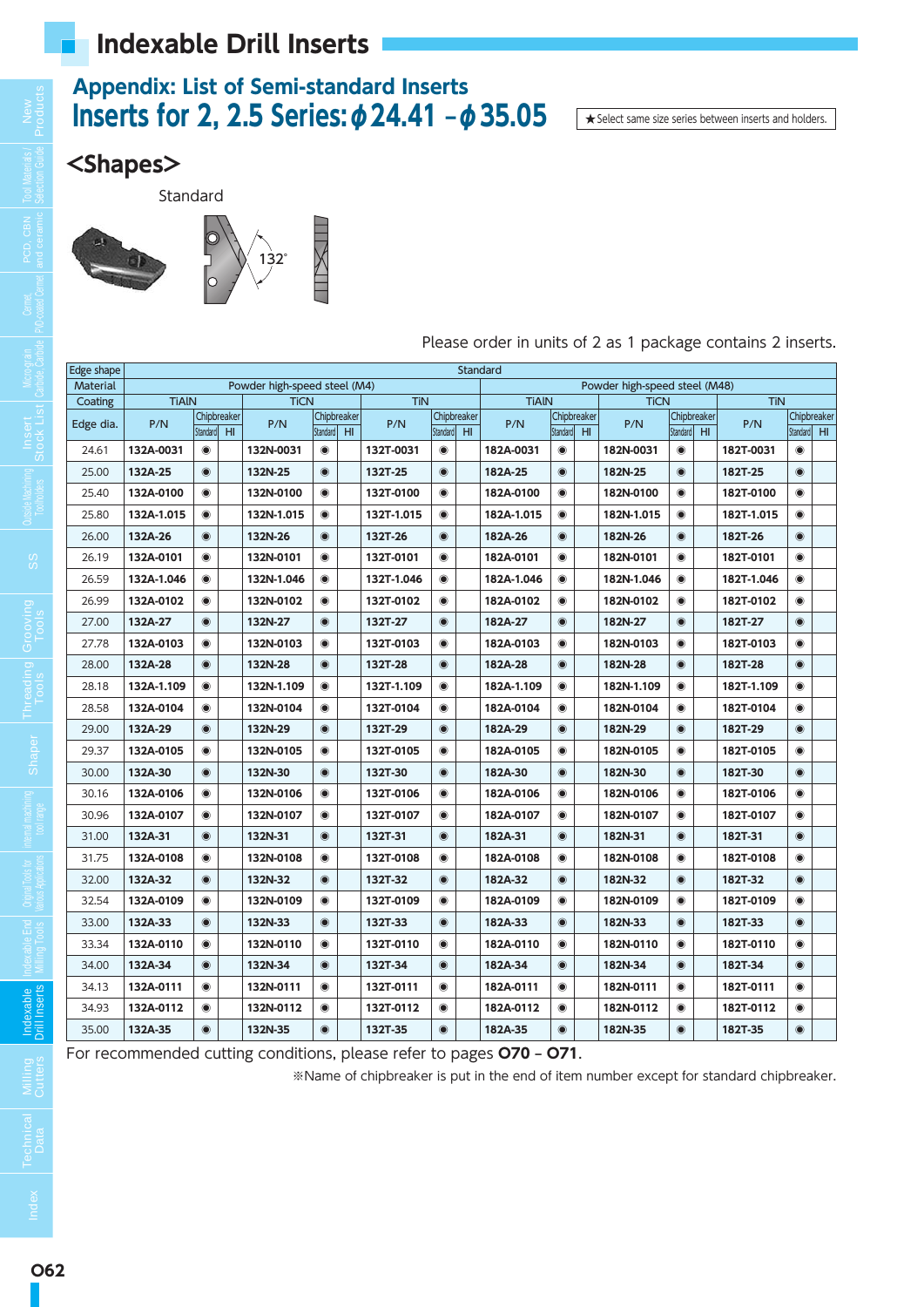

**New Products**

**Tool Materials / Selection Guide**

**PCD, CBN**

**Cermet, PVD-coated Cermet**

**Micro-grain Carbide, Carbide**

**Insert Stock List**

**Outside Machining Toolholders**

**SS**

Grooving<br>Tools

**Threading Tools**

**internal machining tool range**

**Original Tools for Various Applications Indexable End Milling Tools**

**Indexable Drill Inserts**

#### **<Shapes>**

Standard



| Edge shape      |              |           |                 |               |           |                 | Standard     |           |                |               |           |                 |               |             |
|-----------------|--------------|-----------|-----------------|---------------|-----------|-----------------|--------------|-----------|----------------|---------------|-----------|-----------------|---------------|-------------|
| <b>Material</b> |              |           |                 | Carbide (K20) |           |                 |              |           |                | Carbide (P40) |           |                 | Carbide (K10) |             |
| Coating         | <b>TiAIN</b> |           |                 | <b>TiN</b>    |           |                 | <b>TiAIN</b> |           |                | <b>TiN</b>    |           |                 | <b>TiAIN</b>  |             |
| Edge dia.       | P/N          |           | Chipbreaker     | P/N           |           | Chipbreaker     | P/N          |           | Chipbreaker    | P/N           |           | Chipbreaker     | P/N           | Chipbreaker |
|                 |              | Standard  | H <sub>II</sub> |               | Standard  | H <sub>II</sub> |              | Standard  | H <sub>1</sub> |               | Standard  | H <sub>II</sub> |               | CI.         |
| 24.61           | 1C22A-0031   | $\bullet$ |                 | 1C22T-0031    | $\odot$   |                 | 1C52A-0031   | $\odot$   |                | 1C52T-0031    | $\odot$   |                 | 1C32A-0031    | $\odot$     |
| 25.00           | 1C22A-25     | $\odot$   |                 | 1C22T-25      | $\odot$   |                 | 1C52A-25     | $\odot$   |                | 1C52T-25      | $\odot$   |                 | 1C32A-25      | $\odot$     |
| 25.40           | 1C22A-0100   | $\bullet$ |                 | 1C22T-0100    | $\odot$   |                 | 1C52A-0100   | $\odot$   |                | 1C52T-0100    | $\odot$   |                 | 1C32A-0100    | $\bullet$   |
| 26.00           | 1C22A-26     | $\bullet$ |                 | 1C22T-26      | $\odot$   |                 | 1C52A-26     | $\odot$   |                | 1C52T-26      | $\odot$   |                 | 1C32A-26      | $\odot$     |
| 26.19           | 1C22A-0101   | $\odot$   |                 | 1C22T-0101    | $\bullet$ |                 | 1C52A-0101   | $\odot$   |                | 1C52T-0101    | $\odot$   |                 | 1C32A-0101    | $\bullet$   |
| 26.59           | 1C22A-1.046  | $\odot$   |                 | 1C22T-1.046   | $\odot$   |                 | 1C52A-1.046  | $\bullet$ |                | 1C52T-1.046   | $\odot$   |                 | 1C32A-1.046   | $\odot$     |
| 26.99           | 1C22A-0102   | $\odot$   |                 | 1C22T-0102    | $\odot$   |                 | 1C52A-0102   | $\bullet$ |                | 1C52T-0102    | $\bullet$ |                 | 1C32A-0102    | $\odot$     |
| 27.00           | 1C22A-27     | $\odot$   |                 | 1C22T-27      | $\odot$   |                 | 1C52A-27     | $\odot$   |                | 1C52T-27      | $\odot$   |                 | 1C32A-27      | $\odot$     |
| 27.78           | 1C22A-0103   | $\odot$   |                 | 1C22T-0103    | $\odot$   |                 | 1C52A-0103   | $\bullet$ |                | 1C52T-0103    | $\odot$   |                 | 1C32A-0103    | $\bullet$   |
| 28.00           | 1C22A-28     | $\odot$   |                 | 1C22T-28      | $\odot$   |                 | 1C52A-28     | $\odot$   |                | 1C52T-28      | $\odot$   |                 | 1C32A-28      | $\odot$     |
| 28.18           | 1C22A-1.109  | $\odot$   |                 | 1C22T-1.109   | $\odot$   |                 | 1C52A-1.109  | $\odot$   |                | 1C52T-1.109   | $\odot$   |                 | 1C32A-1.109   | $\odot$     |
| 28.58           | 1C22A-0104   | $\odot$   |                 | 1C22T-0104    | $\odot$   |                 | 1C52A-0104   | $\odot$   |                | 1C52T-0104    | $\odot$   |                 | 1C32A-0104    | $\odot$     |
| 29.00           | 1C22A-29     | $\bullet$ |                 | 1C22T-29      | $\odot$   |                 | 1C52A-29     | $\odot$   |                | 1C52T-29      | $\odot$   |                 | 1C32A-29      | $\odot$     |
| 29.37           | 1C22A-0105   | $\bullet$ |                 | 1C22T-0105    | $\bullet$ |                 | 1C52A-0105   | $\odot$   |                | 1C52T-0105    | $\odot$   |                 | 1C32A-0105    | $\bullet$   |
| 30.00           | 1C22A-30     | $\odot$   |                 | 1C22T-30      | $\odot$   |                 | 1C52A-30     | $\odot$   |                | 1C52T-30      | $\odot$   |                 | 1C32A-30      | $\odot$     |
| 30.16           | 1C22A-0106   | $\bullet$ |                 | 1C22T-0106    | $\odot$   |                 | 1C52A-0106   | $\odot$   |                | 1C52T-0106    | $\bullet$ |                 | 1C32A-0106    | $\odot$     |
| 30.96           | 1C22A-0107   | $\bullet$ |                 | 1C22T-0107    | $\odot$   |                 | 1C52A-0107   | $\odot$   |                | 1C52T-0107    | $\bullet$ |                 | 1C32A-0107    | $\bullet$   |
| 31.00           | 1C22A-31     | $\odot$   |                 | 1C22T-31      | $\odot$   |                 | 1C52A-31     | $\odot$   |                | 1C52T-31      | $\odot$   |                 | 1C32A-31      | $\odot$     |
| 31.75           | 1C22A-0108   | $\bullet$ |                 | 1C22T-0108    | $\bullet$ |                 | 1C52A-0108   | $\bullet$ |                | 1C52T-0108    | $\odot$   |                 | 1C32A-0108    | $\bullet$   |
| 32.00           | 1C22A-32     | $\bullet$ |                 | 1C22T-32      | $\odot$   |                 | 1C52A-32     | $\odot$   |                | 1C52T-32      | $\odot$   |                 | 1C32A-32      | $\odot$     |
| 32.54           | 1C22A-0109   | $\bullet$ |                 | 1C22T-0109    | $\odot$   |                 | 1C52A-0109   | $\bullet$ |                | 1C52T-0109    | $\odot$   |                 | 1C32A-0109    | $\bullet$   |
| 33.00           | 1C22A-33     | $\odot$   |                 | 1C22T-33      | $\bullet$ |                 | 1C52A-33     | $\odot$   |                | 1C52T-33      | $\odot$   |                 | 1C32A-33      | $\odot$     |
| 33.34           | 1C22A-0110   | $\bullet$ |                 | 1C22T-0110    | $\odot$   |                 | 1C52A-0110   | $\odot$   |                | 1C52T-0110    | $\odot$   |                 | 1C32A-0110    | $\bullet$   |
| 34.00           | 1C22A-34     | $\odot$   |                 | 1C22T-34      | $\odot$   |                 | 1C52A-34     | $\odot$   |                | 1C52T-34      | $\odot$   |                 | 1C32A-34      | $\odot$     |
| 34.13           | 1C22A-0111   | $\bullet$ |                 | 1C22T-0111    | $\odot$   |                 | 1C52A-0111   | $\odot$   |                | 1C52T-0111    | $\odot$   |                 | 1C32A-0111    | $\odot$     |
| 34.93           | 1C22A-0112   | $\odot$   |                 | 1C22T-0112    | $\bullet$ |                 | 1C52A-0112   | $\odot$   |                | 1C52T-0112    | $\bullet$ |                 | 1C32A-0112    | $\bullet$   |
| 35.00           | 1C22A-35     | $\odot$   |                 | 1C22T-35      | $\odot$   |                 | 1C52A-35     | $\odot$   |                | 1C52T-35      | $\odot$   |                 | 1C32A-35      | $\odot$     |

Please order in units of 2 as 1 package contains 2 inserts.

For recommended cutting conditions, please refer to pages **O70 – O71**.

※Name of chipbreaker is put in the end of item number except for standard chipbreaker.

**Index**

● : Standard stock

◉ : Semi-standard stock (Time required for delivery: approx. 2 weeks)production-to-order basis No symbol: Products manufactured production-to-order basis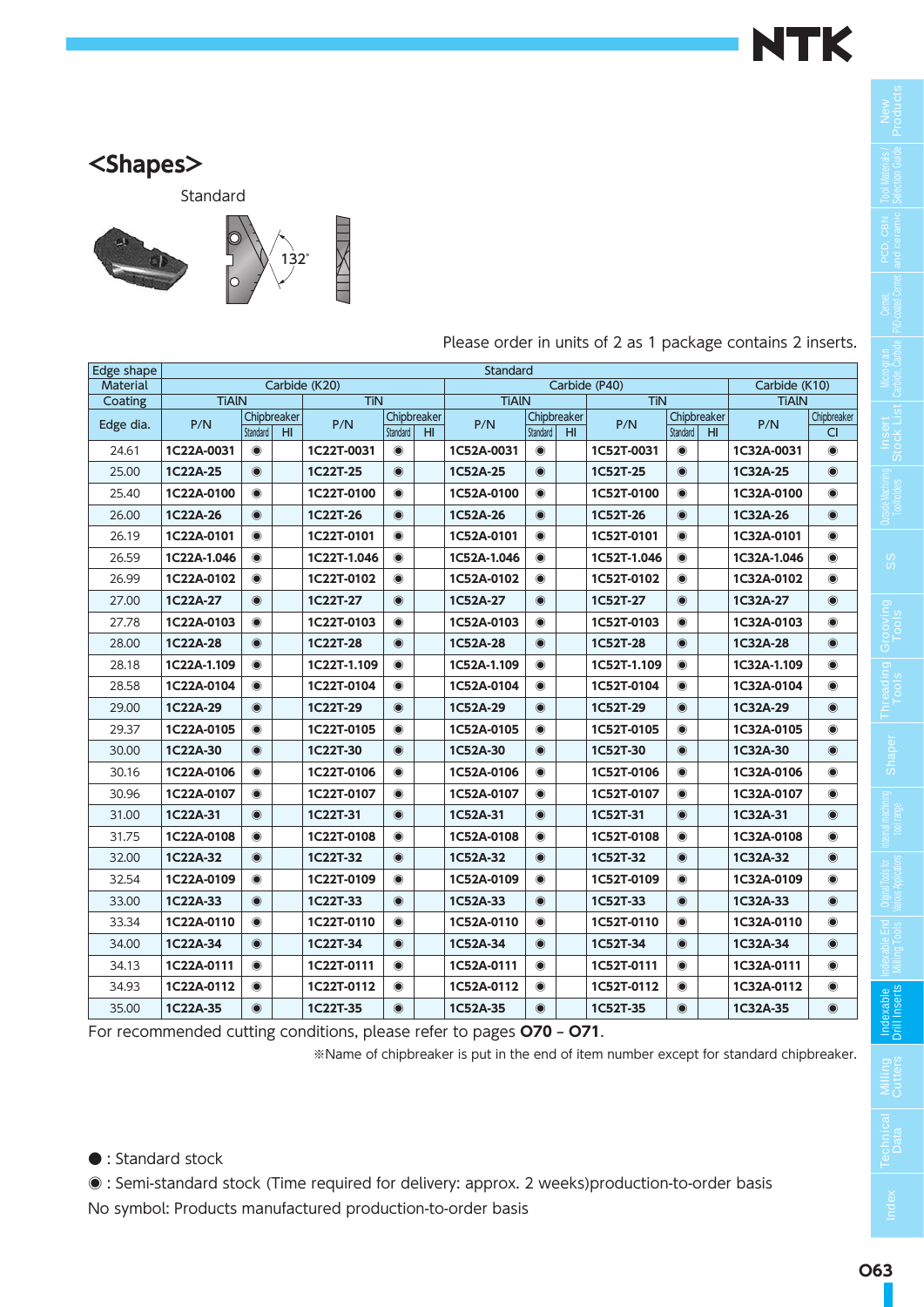### **Appendix: List of Semi-standard Inserts Inserts for 3 Series:φ34.36 –φ47.80**

★Select same size series between inserts and holders.

#### **<Shapes>**









Please order in units of 2 as 1 package contains 2 inserts.

 $\times$ 

| Edge shape      | GEN <sub>2</sub>             |           |                                |              |           |                                |               |           | Standard                       |              |           |                                |               |           |                                |
|-----------------|------------------------------|-----------|--------------------------------|--------------|-----------|--------------------------------|---------------|-----------|--------------------------------|--------------|-----------|--------------------------------|---------------|-----------|--------------------------------|
| <b>Material</b> | Powder high-speed steel (M4) |           |                                |              |           |                                | Carbide (K20) |           |                                |              |           |                                | Carbide (P40) |           |                                |
| Coating         | <b>TiN</b>                   |           |                                | <b>TiAIN</b> |           |                                | <b>TiN</b>    |           |                                | <b>TiAIN</b> |           |                                | <b>TiN</b>    |           |                                |
| Edge dia.       | P/N                          | Standard  | Chipbreaker<br>H <sub>II</sub> | P/N          | Standard  | Chipbreaker<br>H <sub>II</sub> | P/N           | Standard  | Chipbreaker<br>H <sub>II</sub> | P/N          | Standard  | Chipbreaker<br>H <sub>II</sub> | P/N           | Standard  | Chipbreaker<br>H <sub>II</sub> |
| 35.72           | 433T-0113                    | $\odot$   |                                | 1C23A-0113   | $\odot$   |                                | 1C23T-0113    | $\odot$   |                                | 1C53A-0113   | $\odot$   |                                | 1C53T-0113    | $\bullet$ |                                |
| 36.00           | 433T-36                      | $\odot$   |                                | 1C23A-36     | $\odot$   |                                | 1C23T-36      | $\odot$   |                                | 1C53A-36     | $\odot$   |                                | 1C53T-36      | $\odot$   |                                |
| 36.51           | 433T-0114                    | $\odot$   |                                | 1C23A-0114   | $\odot$   |                                | 1C23T-0114    | $\odot$   |                                | 1C53A-0114   | $\bullet$ |                                | 1C53T-0114    | $\odot$   |                                |
| 37.00           | 433T-37                      | $\odot$   |                                | 1C23A-37     | $\odot$   |                                | 1C23T-37      | $\odot$   |                                | 1C53A-37     | $\bullet$ |                                | 1C53T-37      | $\odot$   |                                |
| 37.31           | 433T-0115                    | $\bullet$ |                                | 1C23A-0115   | $\bullet$ |                                | 1C23T-0115    | $\odot$   |                                | 1C53A-0115   | $\odot$   |                                | 1C53T-0115    | $\bullet$ |                                |
| 38.00           | 433T-38                      | $\odot$   |                                | 1C23A-38     | $\odot$   |                                | 1C23T-38      | $\odot$   |                                | 1C53A-38     | $\odot$   |                                | 1C53T-38      | $\odot$   |                                |
| 38.10           | 433T-0116                    | $\bullet$ |                                | 1C23A-0116   | $\bullet$ |                                | 1C23T-0116    | $\bullet$ |                                | 1C53A-0116   | $\bullet$ |                                | 1C53T-0116    | $\bullet$ |                                |
| 38.89           | 433T-0117                    | $\bullet$ |                                | 1C23A-0117   | $\odot$   |                                | 1C23T-0117    | $\odot$   |                                | 1C53A-0117   | $\odot$   |                                | 1C53T-0117    | $\odot$   |                                |
| 39.00           | 433T-39                      | $\odot$   |                                | 1C23A-39     | $\odot$   |                                | 1C23T-39      | $\odot$   |                                | 1C53A-39     | $\odot$   |                                | 1C53T-39      | $\odot$   |                                |
| 39.69           | 433T-0118                    | $\bullet$ |                                | 1C23A-0118   | $\bullet$ |                                | 1C23T-0118    | $\bullet$ |                                | 1C53A-0118   | $\bullet$ |                                | 1C53T-0118    | $\odot$   |                                |
| 40.00           | 433T-40                      | $\odot$   |                                | 1C23A-40     | $\odot$   |                                | 1C23T-40      | $\odot$   |                                | 1C53A-40     | $\odot$   |                                | 1C53T-40      | $\odot$   |                                |
| 40.48           | 433T-0119                    | $\odot$   |                                | 1C23A-0119   | $\odot$   |                                | 1C23T-0119    | $\odot$   |                                | 1C53A-0119   | $\bullet$ |                                | 1C53T-0119    | $\odot$   |                                |
| 41.00           | 433T-41                      | $\odot$   |                                | 1C23A-41     | $\odot$   |                                | 1C23T-41      | $\odot$   |                                | 1C53A-41     | $\odot$   |                                | 1C53T-41      | $\odot$   |                                |
| 41.28           | 433T-0120                    | $\odot$   |                                | 1C23A-0120   | $\odot$   |                                | 1C23T-0120    | $\odot$   |                                | 1C53A-0120   | $\odot$   |                                | 1C53T-0120    | $\odot$   |                                |
| 42.00           | 433T-42                      | $\odot$   |                                | 1C23A-42     | $\odot$   |                                | 1C23T-42      | $\odot$   |                                | 1C53A-42     | $\odot$   |                                | 1C53T-42      | $\odot$   |                                |
| 42.07           | 433T-0121                    | $\bullet$ |                                | 1C23A-0121   | $\bullet$ |                                | 1C23T-0121    | $\bullet$ |                                | 1C53A-0121   | $\odot$   |                                | 1C53T-0121    | $\bullet$ |                                |
| 42.86           | 433T-0122                    | $\bullet$ |                                | 1C23A-0122   | $\bullet$ |                                | 1C23T-0122    | $\bullet$ |                                | 1C53A-0122   | $\odot$   |                                | 1C53T-0122    | $\bullet$ |                                |
| 43.00           | 433T-43                      | $\odot$   |                                | 1C23A-43     | $\odot$   |                                | 1C23T-43      | $\odot$   |                                | 1C53A-43     | $\odot$   |                                | 1C53T-43      | $\odot$   |                                |
| 43.66           | 433T-0123                    | $\bullet$ |                                | 1C23A-0123   | $\odot$   |                                | 1C23T-0123    | $\odot$   |                                | 1C53A-0123   | $\odot$   |                                | 1C53T-0123    | $\odot$   |                                |
| 44.00           | 433T-44                      | $\odot$   |                                | 1C23A-44     | $\odot$   |                                | 1C23T-44      | $\odot$   |                                | 1C53A-44     | $\odot$   |                                | 1C53T-44      | $\odot$   |                                |
| 44.45           | 433T-0124                    | $\bullet$ |                                | 1C23A-0124   | $\odot$   |                                | 1C23T-0124    | $\odot$   |                                | 1C53A-0124   | $\odot$   |                                | 1C53T-0124    | $\bullet$ |                                |
| 45.00           | 433T-45                      | $\odot$   |                                | 1C23A-45     | $\odot$   |                                | 1C23T-45      | $\odot$   |                                | 1C53A-45     | $\bullet$ |                                | 1C53T-45      | $\odot$   |                                |
| 45.24           | 433T-0125                    | $\odot$   |                                | 1C23A-0125   | $\bullet$ |                                | 1C23T-0125    | $\bullet$ |                                | 1C53A-0125   | $\bullet$ |                                | 1C53T-0125    | $\bullet$ |                                |
| 46.00           | 433T-46                      | $\odot$   |                                | 1C23A-46     | $\odot$   |                                | 1C23T-46      | $\odot$   |                                | 1C53A-46     | $\odot$   |                                | 1C53T-46      | $\odot$   |                                |
| 46.04           | 433T-0126                    | $\bullet$ |                                | 1C23A-0126   | $\odot$   |                                | 1C23T-0126    | $\odot$   |                                | 1C53A-0126   | $\bullet$ |                                | 1C53T-0126    | $\odot$   |                                |
| 46.83           | 433T-0127                    | $\bullet$ |                                | 1C23A-0127   | $\odot$   |                                | 1C23T-0127    | $\odot$   |                                | 1C53A-0127   | $\bullet$ |                                | 1C53T-0127    | $\odot$   |                                |
| 47.00           | 433T-47                      | $\odot$   |                                | 1C23A-47     | $\odot$   |                                | 1C23T-47      | $\odot$   |                                | 1C53A-47     | $\odot$   |                                | 1C53T-47      | $\odot$   |                                |
| 47.63           | 433T-0128                    | $\bullet$ |                                | 1C23A-0128   | $\bullet$ |                                | 1C23T-0128    | $\odot$   |                                | 1C53A-0128   | $\odot$   |                                | 1C53T-0128    | $\bullet$ |                                |

For recommended cutting conditions, please refer to pages **O70 – O71**.

※Name of chipbreaker is put in the end of item number except for standard chipbreaker.